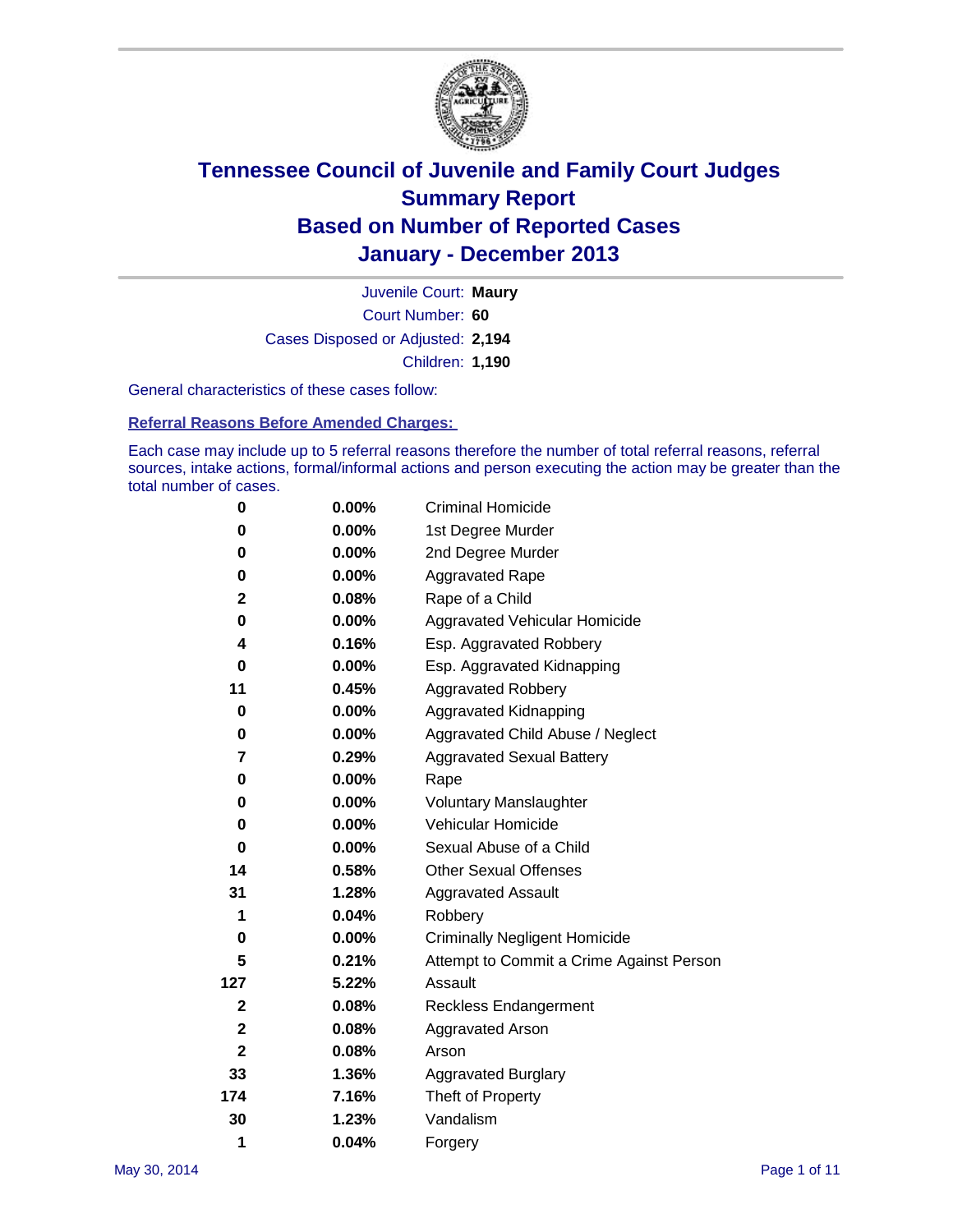

Court Number: **60** Juvenile Court: **Maury** Cases Disposed or Adjusted: **2,194** Children: **1,190**

#### **Referral Reasons Before Amended Charges:**

Each case may include up to 5 referral reasons therefore the number of total referral reasons, referral sources, intake actions, formal/informal actions and person executing the action may be greater than the total number of cases.

| 0           | 0.00%    | <b>Worthless Checks</b>                                     |
|-------------|----------|-------------------------------------------------------------|
| 6           | 0.25%    | Illegal Possession / Fraudulent Use of Credit / Debit Cards |
| 22          | 0.90%    | <b>Burglary</b>                                             |
| 0           | $0.00\%$ | Unauthorized Use of a Vehicle                               |
| 1           | 0.04%    | <b>Cruelty to Animals</b>                                   |
| 1           | 0.04%    | Sale of Controlled Substances                               |
| 15          | 0.62%    | <b>Other Drug Offenses</b>                                  |
| 61          | 2.51%    | Possession of Controlled Substances                         |
| 0           | 0.00%    | <b>Criminal Attempt</b>                                     |
| 3           | 0.12%    | Carrying Weapons on School Property                         |
| 5           | 0.21%    | Unlawful Carrying / Possession of a Weapon                  |
| 5           | 0.21%    | <b>Evading Arrest</b>                                       |
| 14          | 0.58%    | Escape                                                      |
| 3           | 0.12%    | Driving Under Influence (DUI)                               |
| 30          | 1.23%    | Possession / Consumption of Alcohol                         |
| 16          | 0.66%    | Resisting Stop, Frisk, Halt, Arrest or Search               |
| 1           | 0.04%    | <b>Aggravated Criminal Trespass</b>                         |
| 3           | 0.12%    | Harassment                                                  |
| $\mathbf 0$ | 0.00%    | Failure to Appear                                           |
| 0           | 0.00%    | Filing a False Police Report                                |
| 10          | 0.41%    | Criminal Impersonation                                      |
| 70          | 2.88%    | <b>Disorderly Conduct</b>                                   |
| 4           | 0.16%    | <b>Criminal Trespass</b>                                    |
| 4           | 0.16%    | <b>Public Intoxication</b>                                  |
| 0           | 0.00%    | Gambling                                                    |
| 214         | 8.80%    | <b>Traffic</b>                                              |
| 3           | 0.12%    | <b>Local Ordinances</b>                                     |
| 4           | 0.16%    | Violation of Wildlife Regulations                           |
| 48          | 1.97%    | Contempt of Court                                           |
| 23          | 0.95%    | Violation of Probation                                      |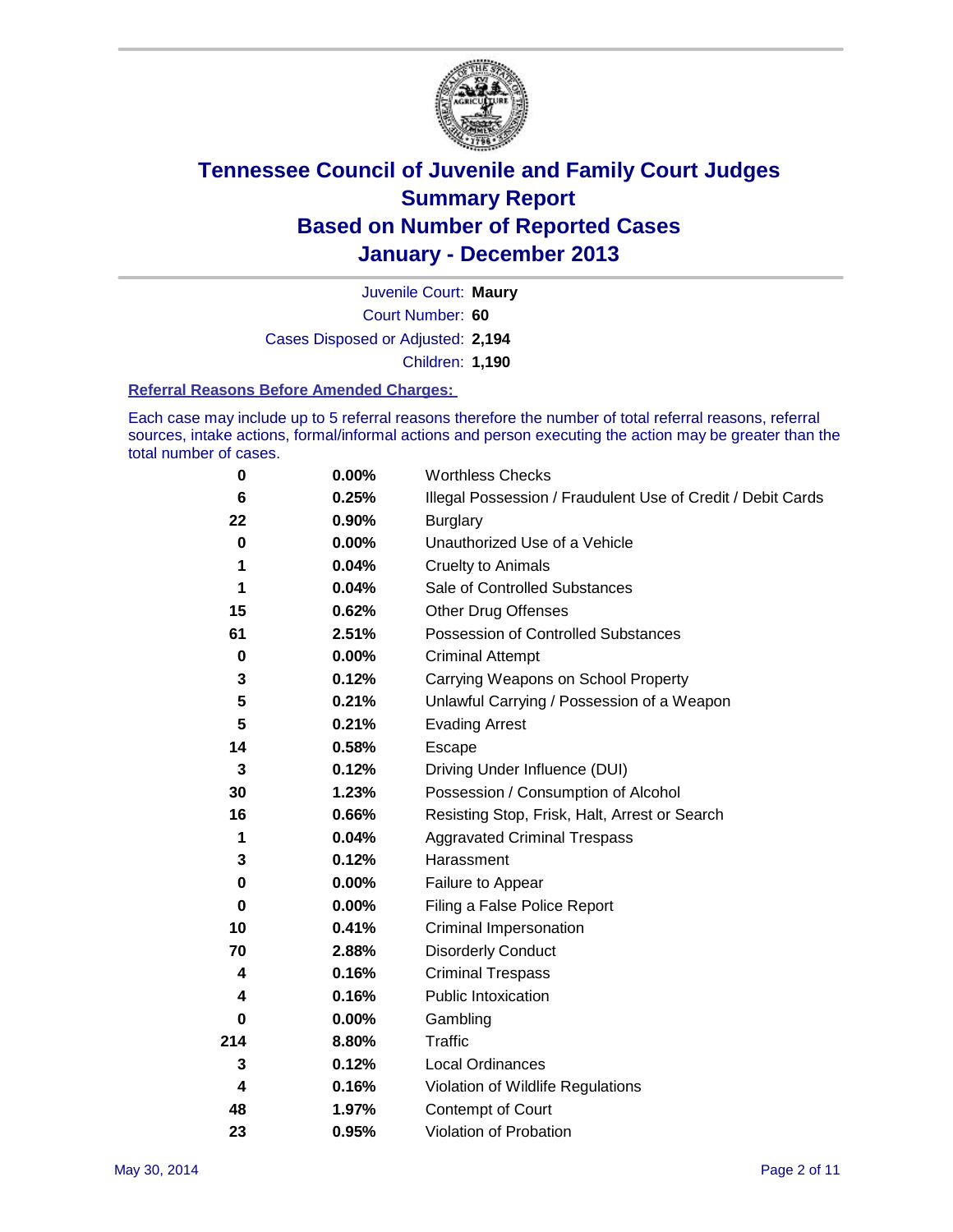

Court Number: **60** Juvenile Court: **Maury** Cases Disposed or Adjusted: **2,194** Children: **1,190**

#### **Referral Reasons Before Amended Charges:**

Each case may include up to 5 referral reasons therefore the number of total referral reasons, referral sources, intake actions, formal/informal actions and person executing the action may be greater than the total number of cases.

| 0           | 0.00%   | <b>Violation of Aftercare</b>          |
|-------------|---------|----------------------------------------|
| 109         | 4.48%   | Unruly Behavior                        |
| 149         | 6.13%   | Truancy                                |
| 125         | 5.14%   | In-State Runaway                       |
| 1           | 0.04%   | Out-of-State Runaway                   |
| 32          | 1.32%   | Possession of Tobacco Products         |
| $\mathbf 0$ | 0.00%   | Violation of a Valid Court Order       |
| 66          | 2.71%   | <b>Violation of Curfew</b>             |
| 0           | 0.00%   | Sexually Abused Child                  |
| $\bf{0}$    | 0.00%   | <b>Physically Abused Child</b>         |
| 569         | 23.41%  | Dependency / Neglect                   |
| 15          | 0.62%   | <b>Termination of Parental Rights</b>  |
| 0           | 0.00%   | <b>Violation of Pretrial Diversion</b> |
| 0           | 0.00%   | Violation of Informal Adjustment       |
| 0           | 0.00%   | <b>Judicial Review</b>                 |
| 0           | 0.00%   | <b>Administrative Review</b>           |
| 0           | 0.00%   | <b>Foster Care Review</b>              |
| 93          | 3.83%   | Custody                                |
| 107         | 4.40%   | Visitation                             |
| 67          | 2.76%   | Paternity / Legitimation               |
| 21          | 0.86%   | <b>Child Support</b>                   |
| 0           | 0.00%   | <b>Request for Medical Treatment</b>   |
| $\bf{0}$    | 0.00%   | <b>Consent to Marry</b>                |
| 65          | 2.67%   | Other                                  |
| 2,431       | 100.00% | <b>Total Referrals</b>                 |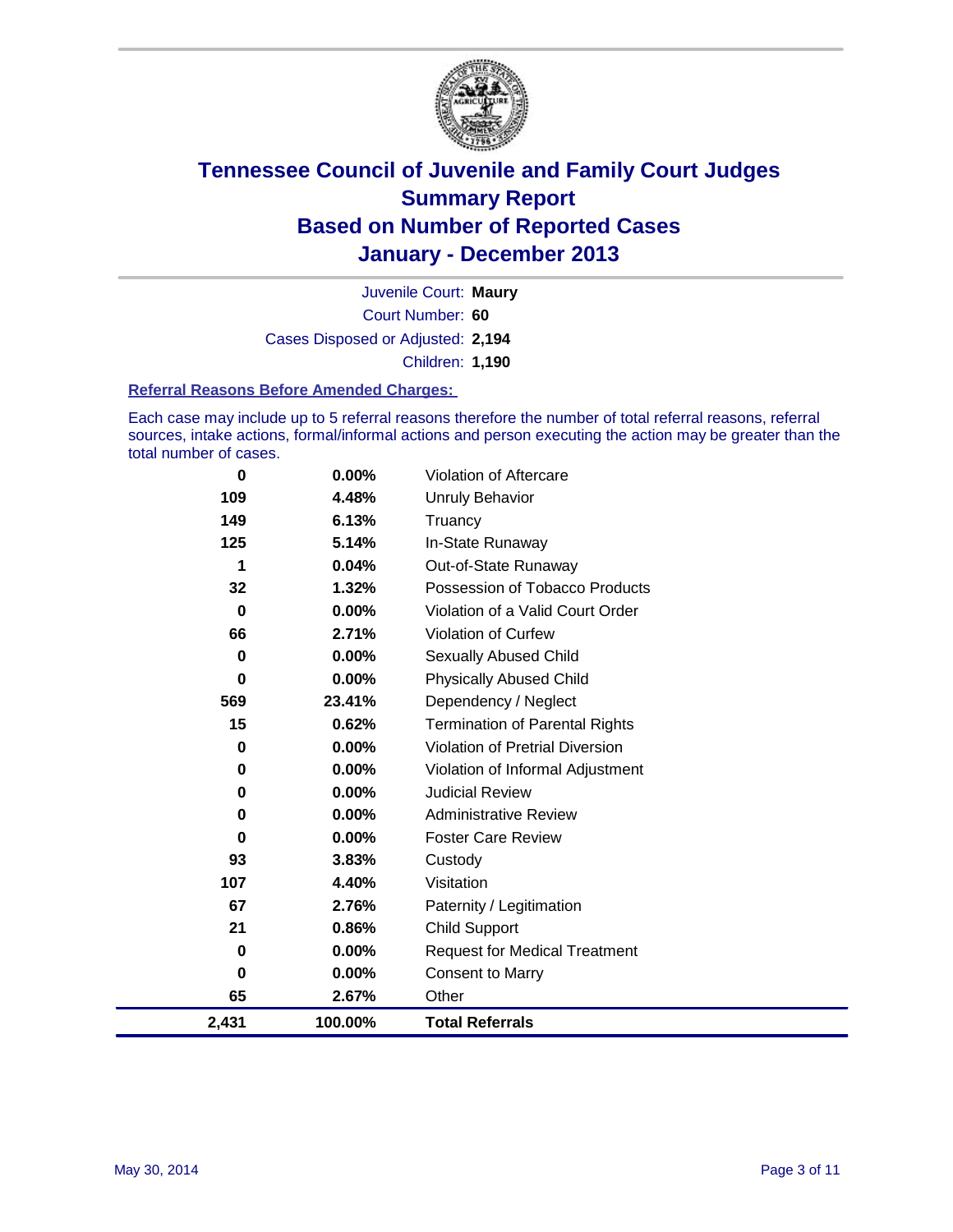

| Juvenile Court: Maury              |                                   |                                   |  |  |  |
|------------------------------------|-----------------------------------|-----------------------------------|--|--|--|
| Court Number: 60                   |                                   |                                   |  |  |  |
|                                    | Cases Disposed or Adjusted: 2,194 |                                   |  |  |  |
|                                    |                                   | Children: 1,190                   |  |  |  |
| <b>Referral Sources: 1</b>         |                                   |                                   |  |  |  |
| 1,209                              | 49.73%                            | Law Enforcement                   |  |  |  |
| 472                                | 19.42%                            | Parents                           |  |  |  |
| 177                                | 7.28%                             | <b>Relatives</b>                  |  |  |  |
| 1                                  | 0.04%                             | Self                              |  |  |  |
| 134                                | 5.51%                             | School                            |  |  |  |
| $\bf{0}$                           | 0.00%                             | <b>CSA</b>                        |  |  |  |
| 279                                | 11.48%                            | <b>DCS</b>                        |  |  |  |
| 1                                  | 0.04%                             | <b>Other State Department</b>     |  |  |  |
| $\mathbf{2}$                       | 0.08%                             | <b>District Attorney's Office</b> |  |  |  |
| 37                                 | 1.52%                             | <b>Court Staff</b>                |  |  |  |
| 4                                  | 0.16%                             | Social Agency                     |  |  |  |
| 1                                  | 0.04%                             | <b>Other Court</b>                |  |  |  |
| 23                                 | 0.95%                             | Victim                            |  |  |  |
| 12                                 | 0.49%                             | Child & Parent                    |  |  |  |
| $\bf{0}$                           | 0.00%                             | Hospital                          |  |  |  |
| 0                                  | 0.00%                             | Unknown                           |  |  |  |
| 79                                 | 3.25%                             | Other                             |  |  |  |
| 2,431                              | 100.00%                           | <b>Total Referral Sources</b>     |  |  |  |
| <b>Age of Child at Referral: 2</b> |                                   |                                   |  |  |  |

|     | 100.00%  | <b>Total Child Count</b> |
|-----|----------|--------------------------|
| 0   | $0.00\%$ | <b>Unknown</b>           |
| 1   | 0.08%    | Ages 19 and Over         |
| 225 | 18.91%   | Ages 17 through 18       |
| 308 | 25.88%   | Ages 15 through 16       |
| 153 | 12.86%   | Ages 13 through 14       |
| 81  | 6.81%    | Ages 11 through 12       |
| 422 | 35.46%   | Ages 10 and Under        |
|     | 1,190    |                          |

<sup>1</sup> If different than number of Referral Reasons (2431), verify accuracy of your court's data.

<sup>2</sup> One child could be counted in multiple categories, verify accuracy of your court's data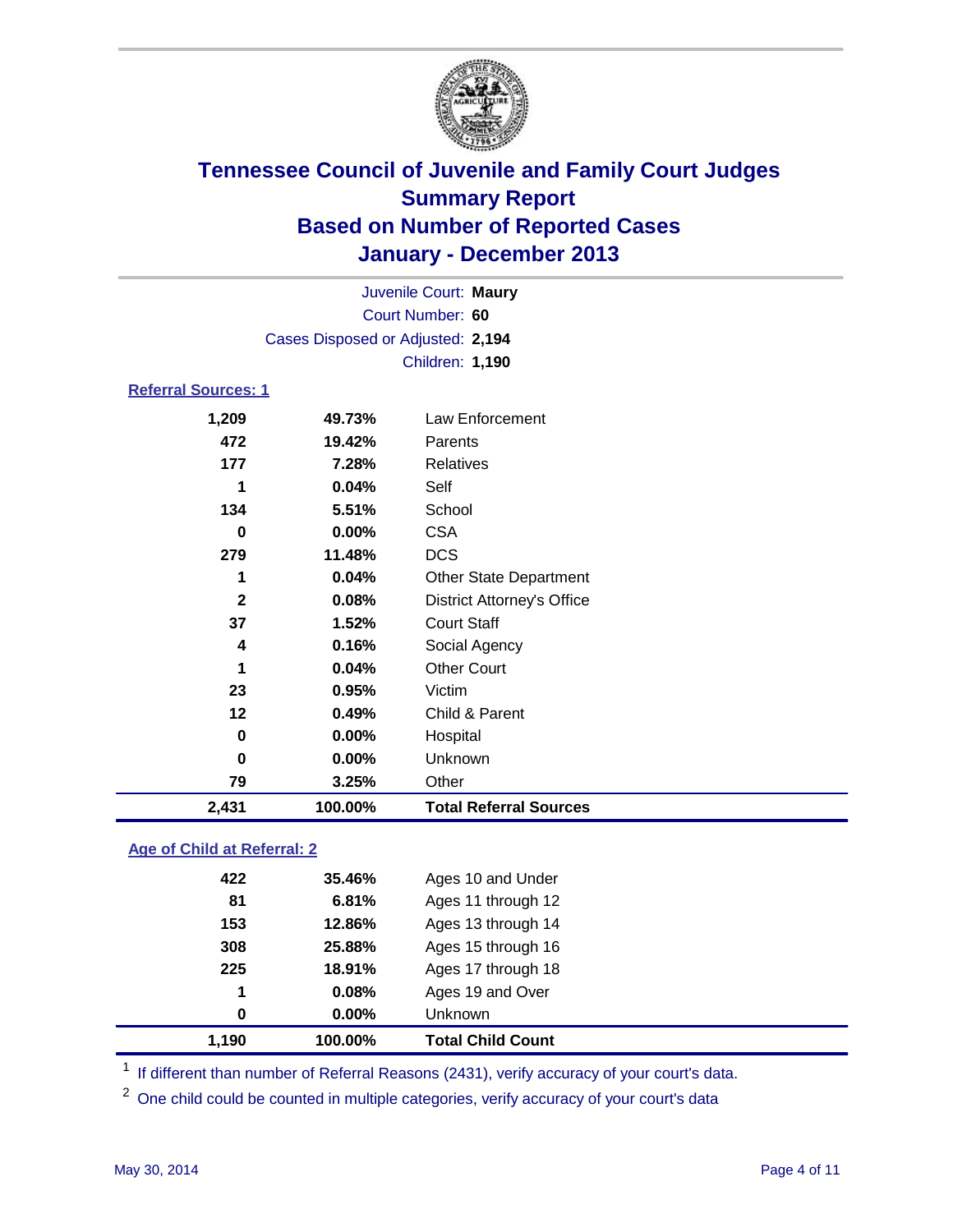

| Juvenile Court: Maury                   |                                   |                          |  |  |  |
|-----------------------------------------|-----------------------------------|--------------------------|--|--|--|
| Court Number: 60                        |                                   |                          |  |  |  |
|                                         | Cases Disposed or Adjusted: 2,194 |                          |  |  |  |
|                                         |                                   | <b>Children: 1,190</b>   |  |  |  |
| Sex of Child: 1                         |                                   |                          |  |  |  |
| 705                                     | 59.24%                            | Male                     |  |  |  |
| 463                                     | 38.91%                            | Female                   |  |  |  |
| 22                                      | 1.85%                             | Unknown                  |  |  |  |
| 1,190                                   | 100.00%                           | <b>Total Child Count</b> |  |  |  |
| Race of Child: 1                        |                                   |                          |  |  |  |
| 805                                     | 67.65%                            | White                    |  |  |  |
| 237                                     | 19.92%                            | African American         |  |  |  |
| $\mathbf 0$                             | 0.00%                             | Native American          |  |  |  |
| 1                                       | 0.08%                             | Asian                    |  |  |  |
| 76                                      | 6.39%                             | Mixed                    |  |  |  |
| 71                                      | 5.97%                             | Unknown                  |  |  |  |
| 1,190                                   | 100.00%                           | <b>Total Child Count</b> |  |  |  |
| <b>Hispanic Origin: 1</b>               |                                   |                          |  |  |  |
| 70                                      | 5.88%                             | Yes                      |  |  |  |
| 980                                     | 82.35%                            | <b>No</b>                |  |  |  |
| 140                                     | 11.76%                            | Unknown                  |  |  |  |
| 1,190                                   | 100.00%                           | <b>Total Child Count</b> |  |  |  |
| <b>School Enrollment of Children: 1</b> |                                   |                          |  |  |  |
| 760                                     | 63.87%                            | Yes                      |  |  |  |
| 129                                     | 10.84%                            | <b>No</b>                |  |  |  |
| 301                                     | 25.29%                            | Unknown                  |  |  |  |
| 1,190                                   | 100.00%                           | <b>Total Child Count</b> |  |  |  |

<sup>1</sup> One child could be counted in multiple categories, verify accuracy of your court's data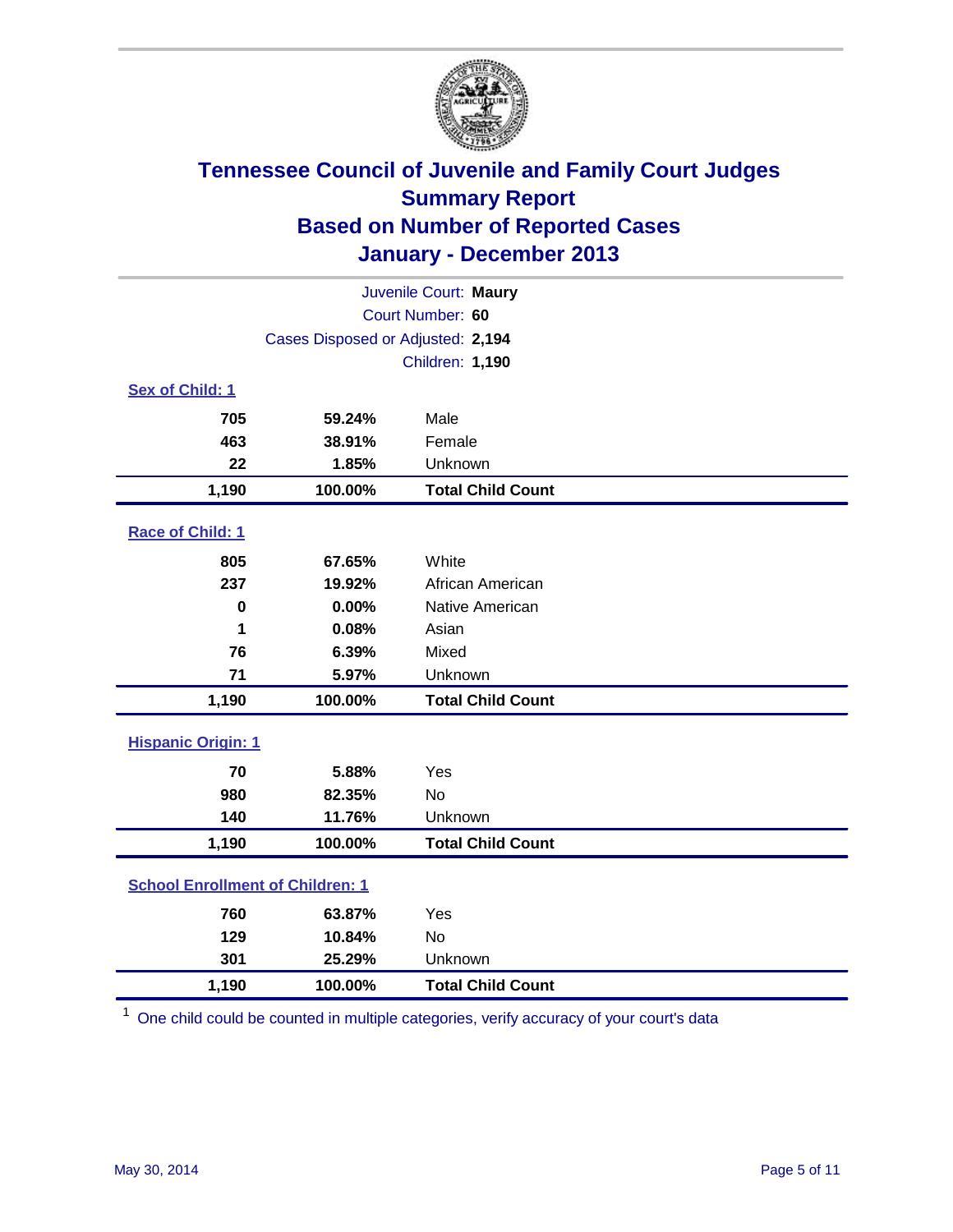

Court Number: **60** Juvenile Court: **Maury** Cases Disposed or Adjusted: **2,194** Children: **1,190**

### **Living Arrangement of Child at Time of Referral: 1**

| 1,190 | 100.00%  | <b>Total Child Count</b>     |
|-------|----------|------------------------------|
| 12    | 1.01%    | Other                        |
| 288   | 24.20%   | Unknown                      |
| 7     | 0.59%    | Independent                  |
| 2     | 0.17%    | In an Institution            |
| 8     | $0.67\%$ | In a Residential Center      |
| 12    | 1.01%    | In a Group Home              |
| 16    | 1.34%    | With Foster Family           |
| 5     | 0.42%    | <b>With Adoptive Parents</b> |
| 106   | 8.91%    | <b>With Relatives</b>        |
| 76    | 6.39%    | With Father                  |
| 375   | 31.51%   | <b>With Mother</b>           |
| 76    | 6.39%    | With Mother and Stepfather   |
| 17    | 1.43%    | With Father and Stepmother   |
| 190   | 15.97%   | With Both Biological Parents |
|       |          |                              |

#### **Type of Detention: 2**

| 2,194 | 100.00%  | <b>Total Detention Count</b> |
|-------|----------|------------------------------|
| 1     | 0.05%    | Other                        |
| 2,156 | 98.27%   | Does Not Apply               |
| 1     | 0.05%    | <b>Unknown</b>               |
| 0     | $0.00\%$ | <b>Psychiatric Hospital</b>  |
| 0     | 0.00%    | Jail - No Separation         |
| 0     | $0.00\%$ | Jail - Partial Separation    |
| 0     | 0.00%    | Jail - Complete Separation   |
| 35    | 1.60%    | Juvenile Detention Facility  |
| 1     | 0.05%    | Non-Secure Placement         |
|       |          |                              |

<sup>1</sup> One child could be counted in multiple categories, verify accuracy of your court's data

<sup>2</sup> If different than number of Cases (2194) verify accuracy of your court's data.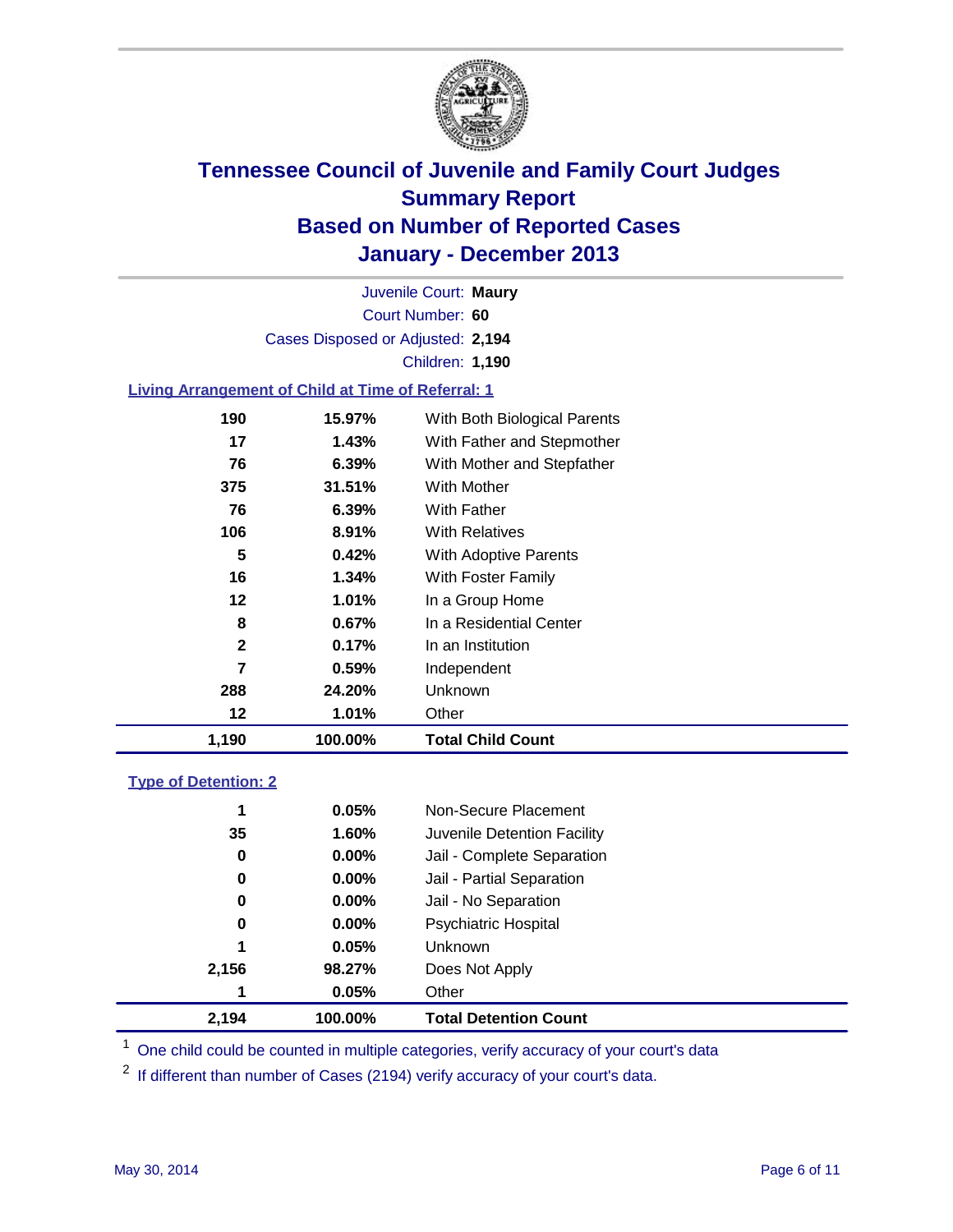

| Juvenile Court: Maury                              |                                   |                                      |  |  |  |
|----------------------------------------------------|-----------------------------------|--------------------------------------|--|--|--|
|                                                    | Court Number: 60                  |                                      |  |  |  |
|                                                    | Cases Disposed or Adjusted: 2,194 |                                      |  |  |  |
|                                                    |                                   | Children: 1,190                      |  |  |  |
| <b>Placement After Secure Detention Hearing: 1</b> |                                   |                                      |  |  |  |
| 19                                                 | 0.87%                             | Returned to Prior Living Arrangement |  |  |  |
| 11                                                 | 0.50%                             | Juvenile Detention Facility          |  |  |  |
| $\bf{0}$                                           | 0.00%                             | Jail                                 |  |  |  |
| 0                                                  | 0.00%                             | Shelter / Group Home                 |  |  |  |
| $\mathbf 2$                                        | 0.09%                             | <b>Foster Family Home</b>            |  |  |  |
| $\bf{0}$                                           | 0.00%                             | Psychiatric Hospital                 |  |  |  |
| 3                                                  | 0.14%                             | Unknown                              |  |  |  |
| 2,151                                              | 98.04%                            | Does Not Apply                       |  |  |  |
| 8                                                  | 0.36%                             | Other                                |  |  |  |
|                                                    |                                   |                                      |  |  |  |
| 2,194                                              | 100.00%                           | <b>Total Placement Count</b>         |  |  |  |
|                                                    |                                   |                                      |  |  |  |
| <b>Intake Actions: 2</b>                           |                                   |                                      |  |  |  |
| 2,238                                              | 92.06%                            | <b>Petition Filed</b>                |  |  |  |
| 85                                                 | 3.50%                             | <b>Motion Filed</b>                  |  |  |  |
| 102                                                | 4.20%                             | <b>Citation Processed</b>            |  |  |  |
| $\bf{0}$                                           | 0.00%                             | Notification of Paternity Processed  |  |  |  |
| 0                                                  | 0.00%                             | Scheduling of Judicial Review        |  |  |  |
| 0                                                  | 0.00%                             | Scheduling of Administrative Review  |  |  |  |
| 0                                                  | 0.00%                             | Scheduling of Foster Care Review     |  |  |  |
| 0                                                  | 0.00%                             | Unknown                              |  |  |  |
| 1                                                  | 0.04%                             | Does Not Apply                       |  |  |  |
| 5                                                  | 0.21%                             | Other                                |  |  |  |

<sup>1</sup> If different than number of Cases (2194) verify accuracy of your court's data.

 $2$  If different than number of Referral Reasons (2431), verify accuracy of your court's data.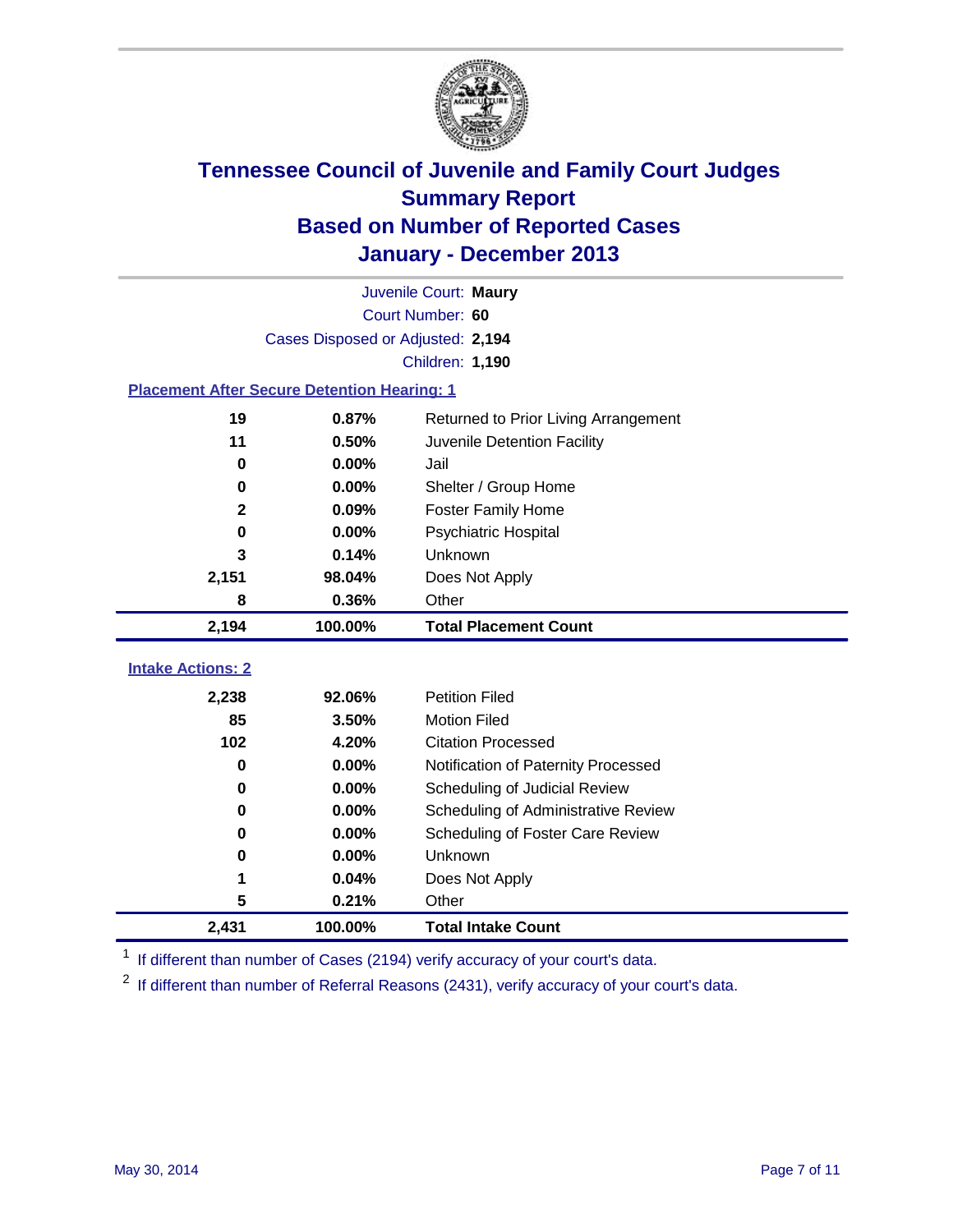

Court Number: **60** Juvenile Court: **Maury** Cases Disposed or Adjusted: **2,194** Children: **1,190**

### **Last Grade Completed by Child: 1**

| $\bf{0}$    | 0.00%   | Too Young for School     |
|-------------|---------|--------------------------|
| $\bf{0}$    | 0.00%   | Preschool                |
| 10          | 0.84%   | Kindergarten             |
| 22          | 1.85%   | 1st Grade                |
| 6           | 0.50%   | 2nd Grade                |
| 13          | 1.09%   | 3rd Grade                |
| 18          | 1.51%   | 4th Grade                |
| 35          | 2.94%   | 5th Grade                |
| 51          | 4.29%   | 6th Grade                |
| 62          | 5.21%   | 7th Grade                |
| 96          | 8.07%   | 8th Grade                |
| 110         | 9.24%   | 9th Grade                |
| 174         | 14.62%  | 10th Grade               |
| 114         | 9.58%   | 11th Grade               |
| 5           | 0.42%   | 12th Grade               |
| 1           | 0.08%   | Non-Graded Special Ed    |
| 3           | 0.25%   | <b>GED</b>               |
| 12          | 1.01%   | Graduated                |
| 123         | 10.34%  | Never Attended School    |
| 333         | 27.98%  | Unknown                  |
| $\mathbf 2$ | 0.17%   | Other                    |
| 1,190       | 100.00% | <b>Total Child Count</b> |

### **Enrolled in Special Education: 1**

| 1,190 | 100.00% | <b>Total Child Count</b> |  |
|-------|---------|--------------------------|--|
| 370   | 31.09%  | Unknown                  |  |
| 749   | 62.94%  | No                       |  |
| 71    | 5.97%   | Yes                      |  |
|       |         |                          |  |

One child could be counted in multiple categories, verify accuracy of your court's data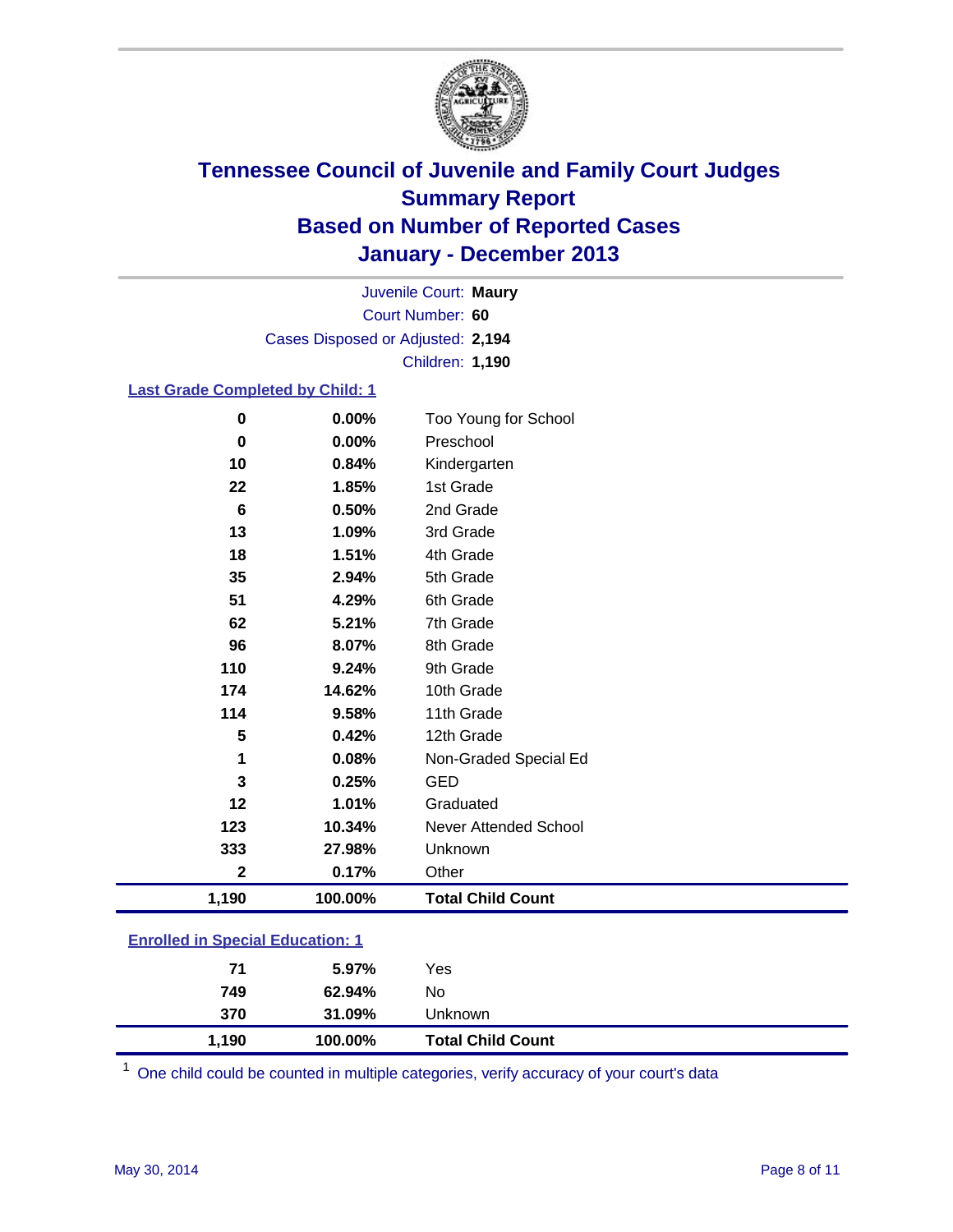

|                              | Juvenile Court: Maury             |                           |  |  |
|------------------------------|-----------------------------------|---------------------------|--|--|
|                              | Court Number: 60                  |                           |  |  |
|                              | Cases Disposed or Adjusted: 2,194 |                           |  |  |
|                              | <b>Children: 1,190</b>            |                           |  |  |
| <b>Action Executed By: 1</b> |                                   |                           |  |  |
| 2,398                        | 98.64%                            | Judge                     |  |  |
| 5                            | 0.21%                             | Magistrate                |  |  |
| 4                            | 0.16%                             | <b>YSO</b>                |  |  |
| 24                           | 0.99%                             | Other                     |  |  |
| 0                            | $0.00\%$                          | Unknown                   |  |  |
| 2,431                        | 100.00%                           | <b>Total Action Count</b> |  |  |

### **Formal / Informal Actions: 1**

| 273   | 11.23%   | Dismissed                                        |
|-------|----------|--------------------------------------------------|
| 50    | 2.06%    | Retired / Nolle Prosequi                         |
| 435   | 17.89%   | <b>Complaint Substantiated Delinquent</b>        |
| 411   | 16.91%   | <b>Complaint Substantiated Status Offender</b>   |
| 169   | 6.95%    | <b>Complaint Substantiated Dependent/Neglect</b> |
| 0     | $0.00\%$ | <b>Complaint Substantiated Abused</b>            |
| 0     | $0.00\%$ | <b>Complaint Substantiated Mentally III</b>      |
| 187   | 7.69%    | Informal Adjustment                              |
| 46    | 1.89%    | <b>Pretrial Diversion</b>                        |
| 0     | 0.00%    | <b>Transfer to Adult Court Hearing</b>           |
| 9     | 0.37%    | Charges Cleared by Transfer to Adult Court       |
| 324   | 13.33%   | Special Proceeding                               |
| 19    | 0.78%    | <b>Review Concluded</b>                          |
| 61    | 2.51%    | Case Held Open                                   |
| 447   | 18.39%   | Other                                            |
| 0     | $0.00\%$ | <b>Unknown</b>                                   |
| 2,431 | 100.00%  | <b>Total Action Count</b>                        |

<sup>1</sup> If different than number of Referral Reasons (2431), verify accuracy of your court's data.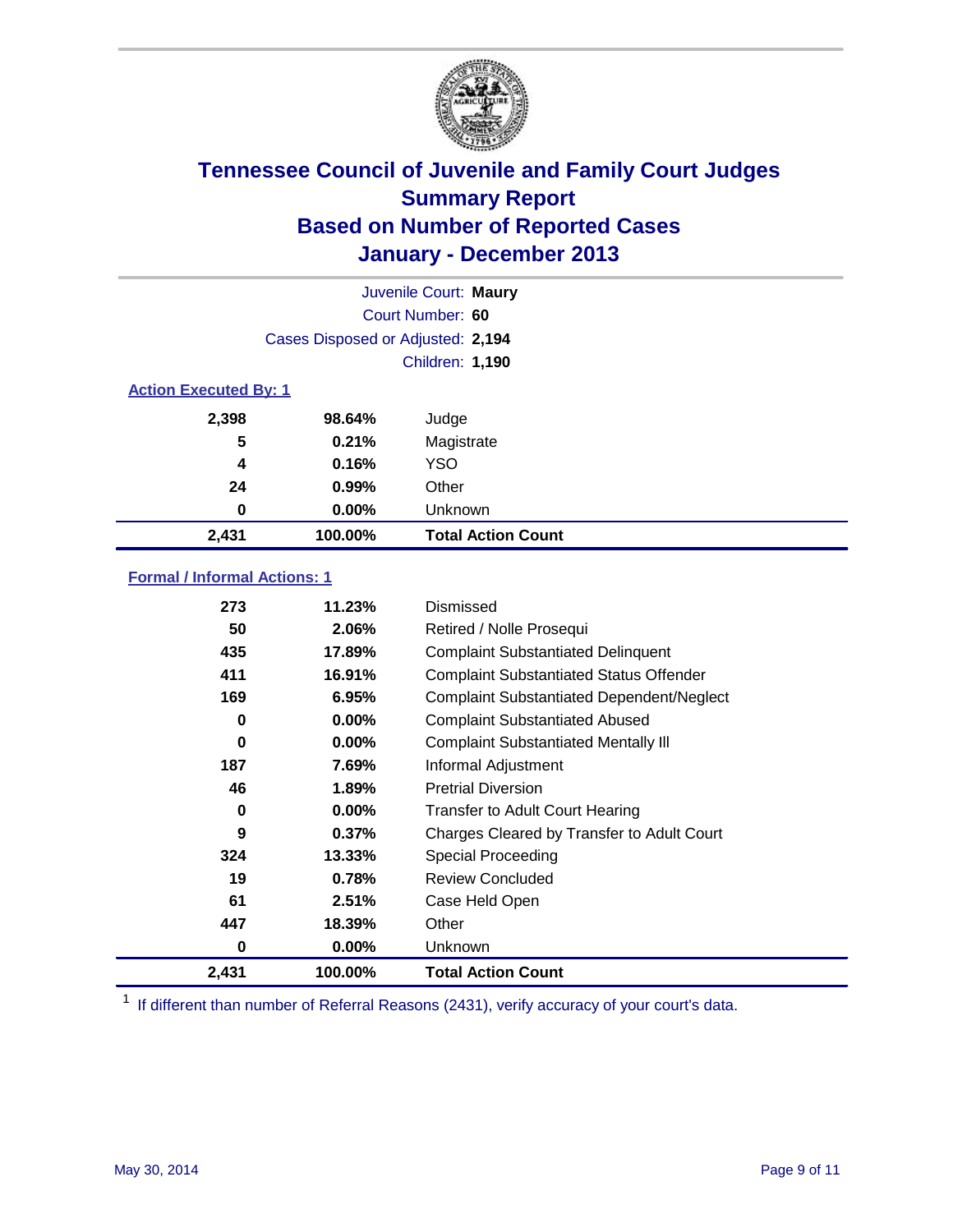

|                       |                                   | Juvenile Court: Maury                                 |
|-----------------------|-----------------------------------|-------------------------------------------------------|
|                       |                                   | Court Number: 60                                      |
|                       | Cases Disposed or Adjusted: 2,194 |                                                       |
|                       |                                   | Children: 1,190                                       |
| <b>Case Outcomes:</b> |                                   | There can be multiple outcomes for one child or case. |
| 322                   | 9.05%                             | Case Dismissed                                        |
| 119                   | 3.34%                             | Case Retired or Nolle Prosequi                        |
| 0                     | $0.00\%$                          | Warned / Counseled                                    |
| 250                   | 7.02%                             | <b>Held Open For Review</b>                           |
| 65                    | 1.83%                             | Supervision / Probation to Juvenile Court             |
| 0                     | 0.00%                             | <b>Probation to Parents</b>                           |
| 114                   | 3.20%                             | Referral to Another Entity for Supervision / Service  |
| 73                    | 2.05%                             | Referred for Mental Health Counseling                 |
| 15                    | 0.42%                             | Referred for Alcohol and Drug Counseling              |
| 0                     | 0.00%                             | Referred to Alternative School                        |
| 1                     | 0.03%                             | Referred to Private Child Agency                      |
| 48                    | 1.35%                             | Referred to Defensive Driving School                  |
| 45                    | 1.26%                             | Referred to Alcohol Safety School                     |
| 0                     | 0.00%                             | Referred to Juvenile Court Education-Based Program    |
| 3                     | 0.08%                             | Driver's License Held Informally                      |
| 0                     | 0.00%                             | <b>Voluntary Placement with DMHMR</b>                 |
| 0                     | 0.00%                             | <b>Private Mental Health Placement</b>                |
| 0                     | 0.00%                             | Private MR Placement                                  |
| 0                     | 0.00%                             | Placement with City/County Agency/Facility            |
| 1                     | 0.03%                             | Placement with Relative / Other Individual            |
| 84                    | 2.36%                             | Fine                                                  |
| 197                   | 5.54%                             | <b>Public Service</b>                                 |
| 57                    | 1.60%                             | Restitution                                           |
| 0                     | 0.00%                             | <b>Runaway Returned</b>                               |
| 67                    | 1.88%                             | No Contact Order                                      |
| 0                     | 0.00%                             | Injunction Other than No Contact Order                |
| 71                    | 1.99%                             | <b>House Arrest</b>                                   |
| 2                     | 0.06%                             | <b>Court Defined Curfew</b>                           |
| 0                     | 0.00%                             | Dismissed from Informal Adjustment                    |
| 0                     | 0.00%                             | <b>Dismissed from Pretrial Diversion</b>              |
| 0                     | 0.00%                             | Released from Probation                               |
| 6                     | 0.17%                             | <b>Transferred to Adult Court</b>                     |
| 0                     | 0.00%                             | <b>DMHMR Involuntary Commitment</b>                   |
|                       |                                   |                                                       |